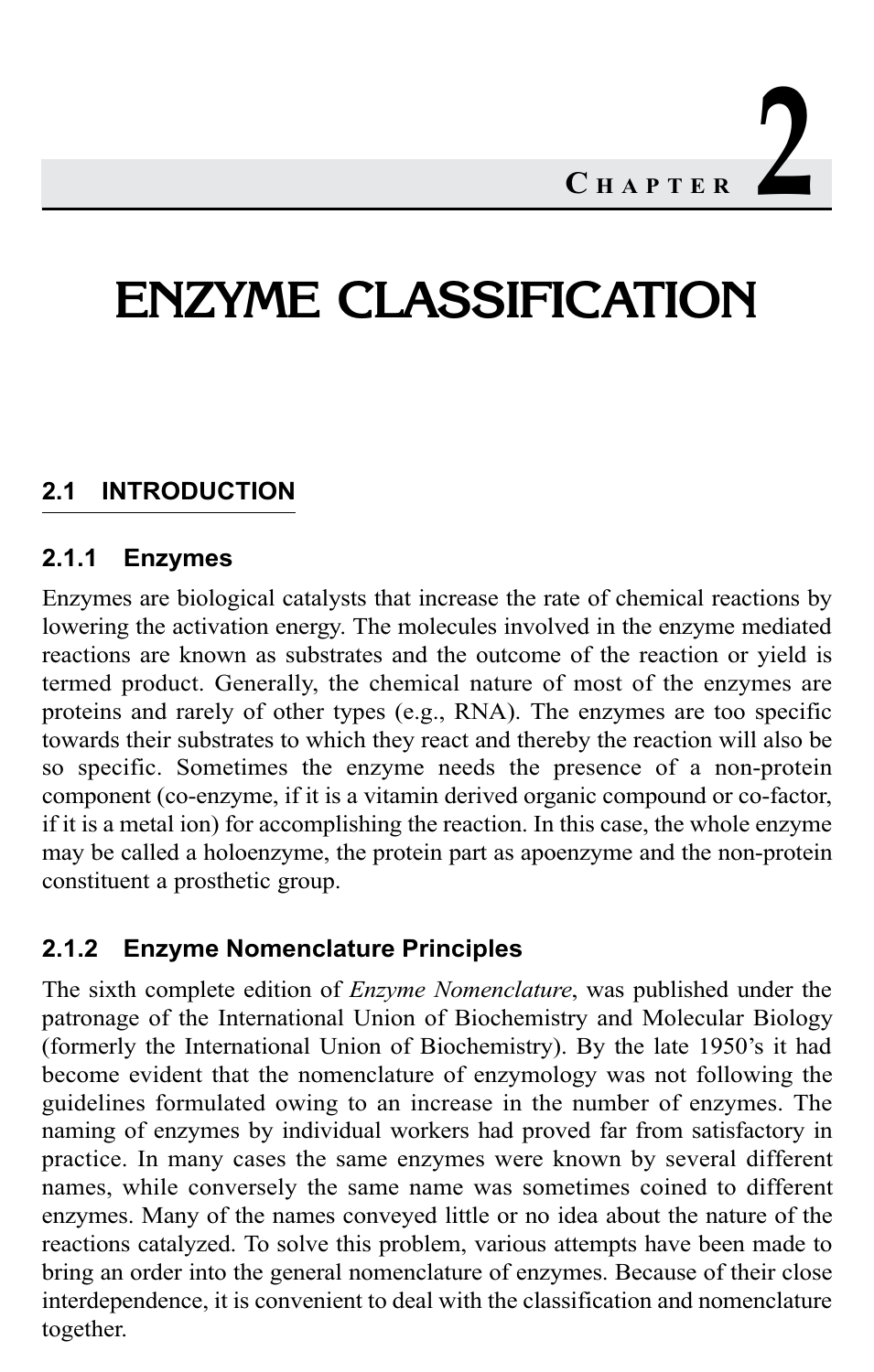group that serves to catalyze transfer from a donor to an acceptor (e.g. flavin, biotin, or pyridoxal-phosphate enzymes) the name of the prosthetic group is not normally included in the name of the enzyme.

A consequence of the adoption of the chemical reaction as the basis for naming enzymes is that a systematic name cannot be given to an enzyme until it is known what chemical reaction it catalyzes. This applies, for example, to a few enzymes that have so far not been shown to catalyze any chemical reaction, but only isotopic exchanges; the isotopic exchange gives some idea of one step in the overall chemical reaction, but the reaction as a whole remains unknown.

A second consequence of this concept is that a certain name assigned to enzymes is not applicable to single enzyme protein but a group of proteins with the same catalytic property. Enzymes from different sources (various bacterial, plant or animal species) are also classified as one entry. The same even applies to isoenzymes. However, there are exceptions to this general rule. Some are justified because the mechanism of the reaction or the substrate specificity is so different as it ought to have different entries in the enzyme list. This applies, for example, to the two cholinesterases, EC 3.1.1.7 and 3.1.1.8, the two citrate hydrolyases, EC 4.2.1.3 and 4.2.1.4, and the two amine oxidases, EC 1.4.3.4 and 1.4.3.6).

A third general principle approved is that the enzymes are divided into groups on the basis of the type of reaction catalyzed, and this, together with the  $name(s)$  of the substrate(s) provides a basis for naming individual enzymes. It is also the basis for classification and code numbers.

#### **Common and Systematic Names**  $2.1.3$

The first enzyme commission gave much thought to the question of a systematic and logical nomenclature for enzymes and finally recommended that there should be two nomenclatures for enzymes, one systematic and the other trivial. The systematic name of an enzyme, formed in agreement with definite set of rules, exposing its action exactly, thus identifying the enzyme precisely. The trivial name was amply short enough for general use.

The commission for revision of enzyme nomenclature discussed this problem at length and breadth and a change in emphasis was made. It was decided to give the trivial names more prominence in the enzyme list; they now follow immediately after the code number and are described as common name. However, it was decided to retain the systematic names as the basis for classification for the following reasons:

- (i) The code number alone is only useful for identification of an enzyme, whereas the systematic name is self-explanatory.
- (ii) The systematic name reveals the type of reaction catalyzed by the enzyme.
- (iii) Systematic names can be formed for new enzymes by the discoverer, by application of the rules, but individuals should not allot the code numbers.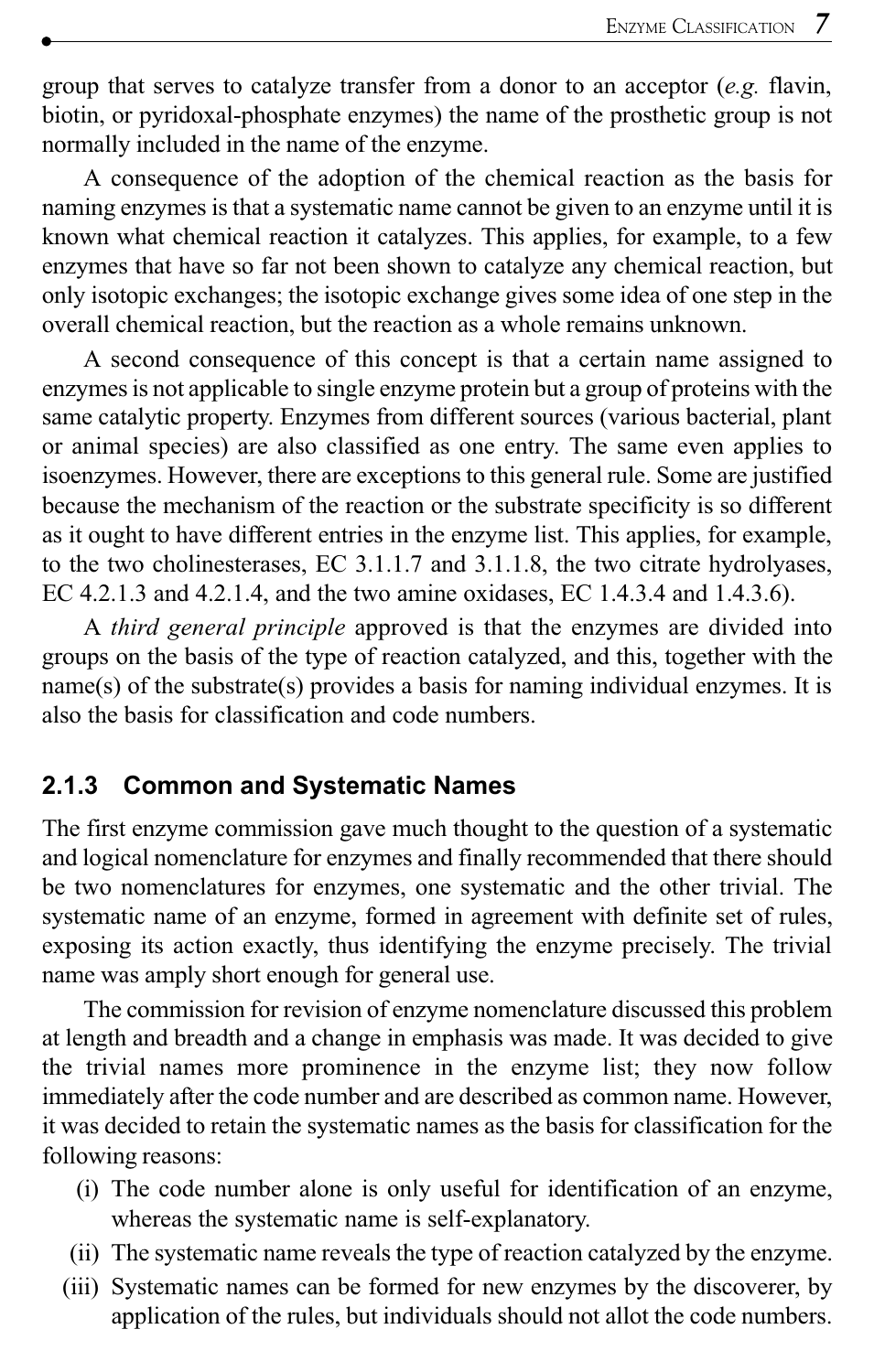(iv) Common names for new enzymes are frequently formed as a condensed version of the systematic name; therefore, the systematic names are helpful in finding common names that are in accordance with the general pattern.

It is recommended that for enzymes that are not the main subject of a paper or abstract, the common names can be used, but their code numbers and source should be mentioned in their first indication. Where an enzyme is the main subject of a paper or abstract, its code number, systematic name, or, alternatively, the reaction equation and source should be given at its first mention, then the common name should be used. When a paper deals with an enzyme that is not yet in the Enzyme List, the author may introduce a new name and, if desired, a new systematic name, both formed according to the recommended rules. Only the nomenclature committee of IUBMB should assign a number.

#### Scheme for the Classification of Enzymes and the  $2.1.4$ **Generation of EC Numbers**

The first Enzyme Commission, in its report in 1961, devised a system for classification of enzymes that also serves as a basis for assigning code numbers to them, which was approved by the last commission in 1992. These code numbers are prefixed by EC, which are now widely in use, contain four elements separated by points, with the following meaning:

- (i) The first number shows to the main class that an enzyme belongs.
- (ii) The second figure indicates the subclass.
- (iii) The third figure gives the sub-subclass.
- (iv) The fourth figure is the serial number of the enzyme in its sub-subclass.

#### $2.2$ **OXIDO REDUCTASES**

In this class all enzymes catalyzing oxidation/reduction reactions will be categorized. The substrate that is oxidized is regarded as hydrogen/electron donor and the compound that is reduced will be considered a hydrogen/ electron acceptor. The systematic name is based on *donor: acceptor oxidoreductase*. The common name will be *dehydrogenase*, as an alternative, *reductase* can be also used. Oxidase is only used in cases where  $O_2$  is the acceptor.

The second figure in the code number of the oxidoreductases, unless it is 11, 13, 14 or 15, indicates the group in the hydrogen (or electron) donor that undergoes oxidation: 1 denotes a -CHOH- group, 2 a -CHO or -CO-COOH group or carbon monoxide, and so on.

The third figure, except in subclasses EC 1.11, EC 1.13, EC 1.14 and EC 1.15, indicates the type of acceptor involved: 1 denotes  $NAD(P)^{+}$ , 2 a cytochrome, 3 molecular oxygen, 4 a disulfide, 5 a quinone or similar compound, 6 a nitrogenous group, 7 an iron-sulfur protein and 8 a flavin. In subclasses EC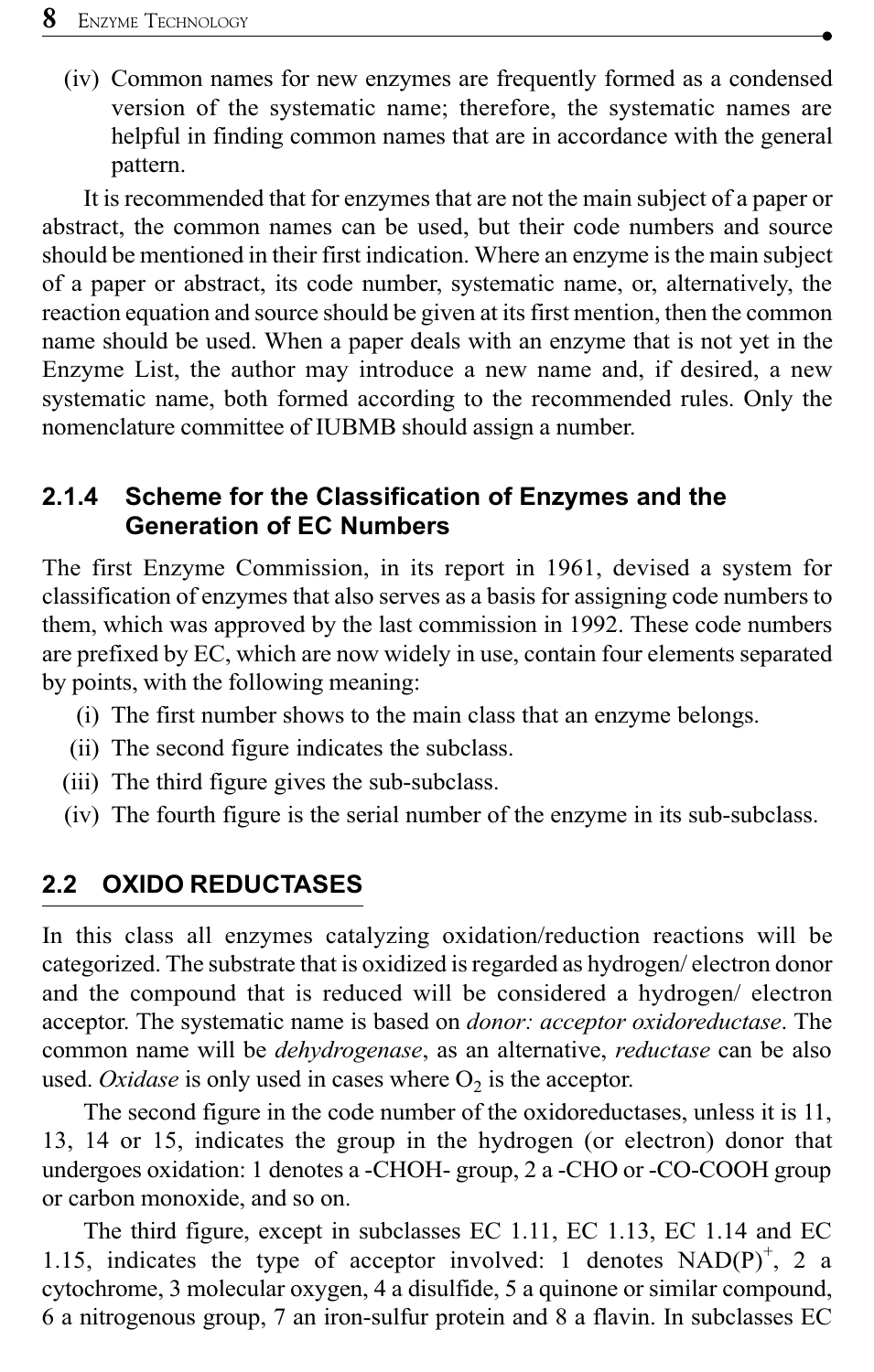1.13 and EC 1.14 a different classification scheme is used and sub-subclasses are numbered from 11 onwards.

# EC 1.1 Acting on the CH-OH group of donors

EC 1.1.1 With  $NAD^+$  or  $NADP^+$  as acceptor

- EC 1.1.1.1 alcohol dehydrogenase
- EC 1.1.1.2 alcohol dehydrogenase (NADP<sup>+</sup>)
- EC 1.1.1.3 homoserine dehydrogenase
- EC 1.1.1.4  $(R,R)$ -butanediol dehydrogenase
- EC 1.1.1.5 acetoin dehydrogenase
- EC 1.1.1.6 glycerol dehydrogenase
- EC 1.1.1.7 propanediol-phosphate dehydrogenase
- EC 1.1.1.8 glycerol-3-phosphate dehydrogenase  $(NAD^+)$
- EC 1.1.1.9 D-xylulose reductase
- EC 1.1.1.10 L-xylulose reductase
- EC 1.1.1.11 D-arabinitol 4-dehydrogenase
- EC 1.1.1.12 L-arabinitol 4-dehydrogenase
- EC 1.1.1.13 L-arabinitol 2-dehydrogenase
- EC 1.1.1.14 L-iditol 2-dehydrogenase
- EC 1.1.1.15 D-iditol 2-dehydrogenase
- EC 1.1.1.16 galactitol 2-dehydrogenase
- EC 1.1.1.17 mannitol-1-phosphate 5-dehydrogenase
- EC 1.1.1.18 inositol 2-dehydrogenase
- EC 1.1.1.19 glucuronate reductase
- EC 1.1.1.20 glucuronolactone reductase
- EC 1.1.1.21 aldehyde reductase
- EC 1.1.1.22 UDP-glucose 6-dehydrogenase
- EC 1.1.1.23 histidinol dehydrogenase
- EC 1.1.1.24 quinate dehydrogenase
- EC 1.1.1.25 shikimate dehydrogenase AND so on.

# EC 1.1.2 With a cytochrome as acceptor

- EC 1.1.2.1 now EC 1.1.99.5 glycerol-3-phosphate dehydrogenase
- EC 1.1.2.2 mannitol dehydrogenase (cytochrome)
- EC 1.1.2.3 L-lactate dehydrogenase (cytochrome)
- EC 1.1.2.4 D-lactate dehydrogenase (cytochrome)
- EC 1.1.2.5 D-lactate dehydrogenase (cytochrome  $c$ -553)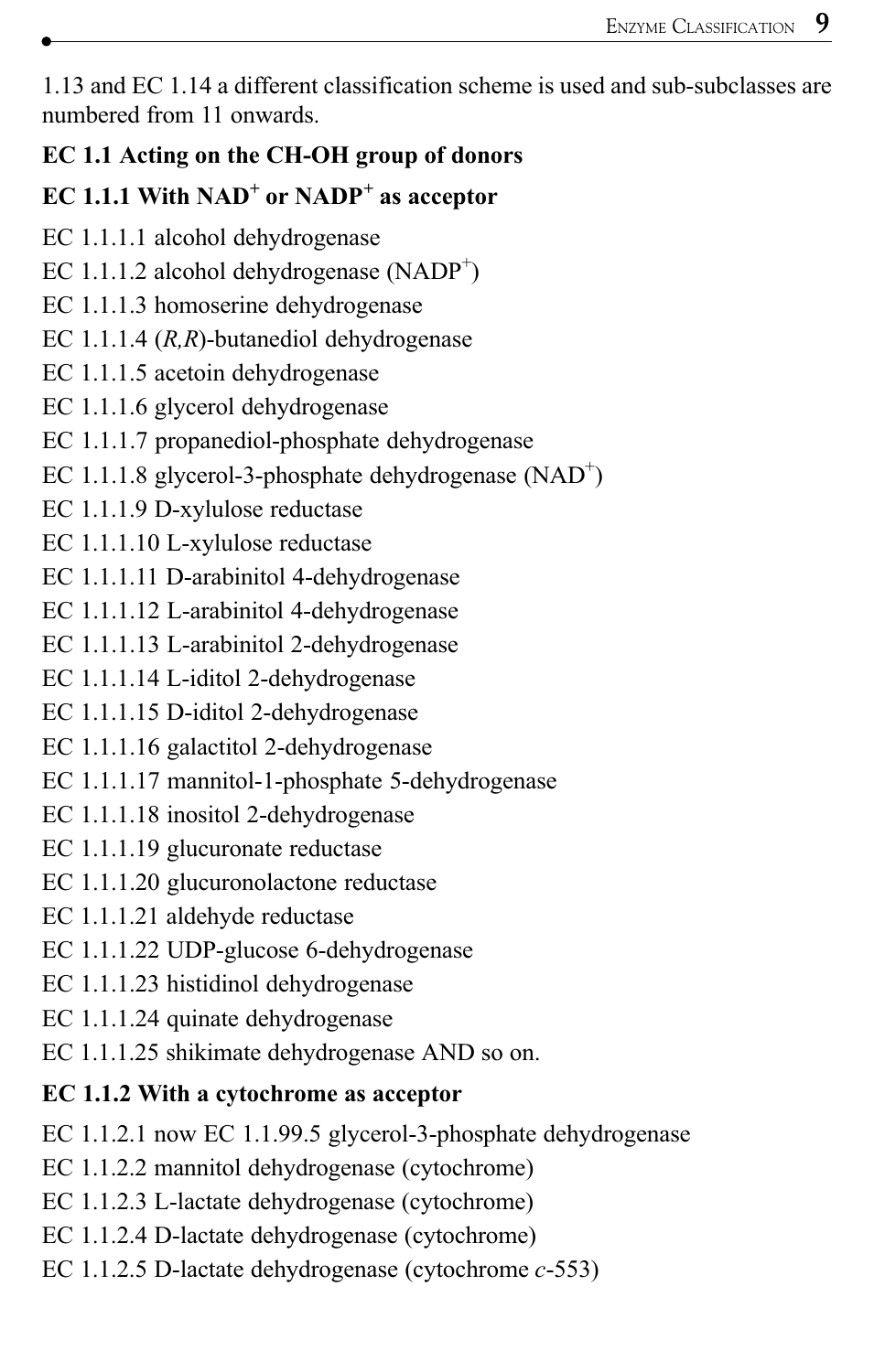# EC 1.1.3 With oxygen as acceptor

EC 1.1.3.1 deleted, included in EC 1.1.3.15 (S)-2-hydroxy-acid oxidase

- EC  $1.1.3.2$  now EC  $1.13.12.4$  lactate 2-monooxygenase
- EC 1.1.3.3 malate oxidase

EC 1.1.3.4 glucose oxidase

- EC 1.1.3.5 hexose oxidase
- EC 1.1.3.6 cholesterol oxidase
- EC 1.1.3.7 aryl-alcohol oxidase
- EC 1.1.3.8 L-gulonolactone oxidase
- EC 1.1.3.9 galactose oxidase
- EC 1.1.3.10 pyranose oxidase
- EC 1.1.3.11 L-sorbose oxidase
- EC 1.1.3.12 pyridoxine 4-oxidase
- EC 1.1.3.13 alcohol oxidase
- EC 1.1.3.14 catechol oxidase (dimerizing)

EC 1.1.3.15  $(S)$ -2-hydroxy-acid oxidase AND so on

# EC 1.1.4 With a disulfide as acceptor

- EC 1.1.4.1 vitamin-K-epoxide reductase (warfarin-sensitive)
- EC 1.1.4.2 vitamin-K-epoxide reductase (warfarin-insensitive)

# EC 1.1.5 With a quinone or similar compound as acceptor

EC 1.1.5.1 Deleted, see EC 1.1.99.18 cellobiose dehydrogenase (acceptor)

EC 1.1.5.2 quinoprotein glucose dehydrogenase

# EC 1.1.99 With other acceptors

- EC 1.1.99.1 choline dehydrogenase
- EC 1.1.99.2 2-hydroxyglutarate dehydrogenase
- EC 1.1.99.3 gluconate 2-dehydrogenase (acceptor)
- EC 1.1.99.4 dehydrogluconate dehydrogenase
- EC 1.1.99.5 glycerol-3-phosphate dehydrogenase
- EC 1.1.99.6 D-2-hydroxy-acid dehydrogenase
- EC 1.1.99.7 lactate—malate transhydrogenase
- EC 1.1.99.8 alcohol dehydrogenase (acceptor)
- EC 1.1.99.9 pyridoxine 5-dehydrogenase
- EC 1.1.99.10 glucose dehydrogenase (acceptor)
- EC 1.1.99.11 fructose 5-dehydrogenase
- EC 1.1.99.12 sorbose dehydrogenase
- EC 1.1.99.13 glucoside 3-dehydrogenase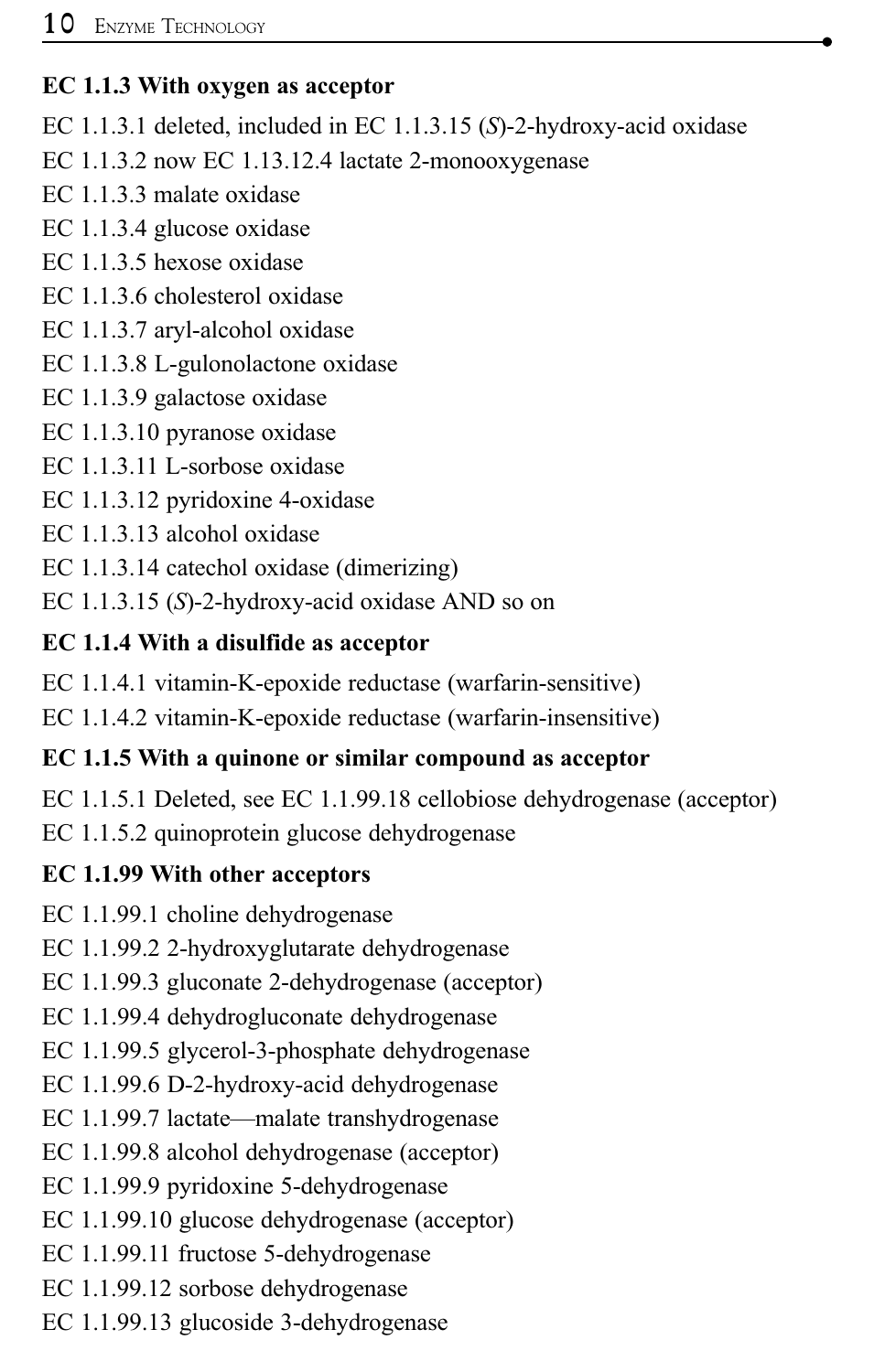- EC 1.1.99.14 glycolate dehydrogenase
- EC 1.1.99.15 now EC 1.7.99.5
- EC 1.1.99.16 malate dehydrogenase (acceptor)
- EC 1.1.99.17 now EC 1.1.5.2
- EC 1.1.99.18 cellobiose dehydrogenase (acceptor)
- EC 1.1.99.19 deleted
- EC 1.1.99.20 alkan-1-ol dehydrogenase (acceptor)
- EC 1.1.99.21 D-sorbitol dehydrogenase (acceptor)
- EC 1.1.99.22 glycerol dehydrogenase (acceptor)
- EC 1.1.99.23 polyvinyl-alcohol dehydrogenase (acceptor)
- EC 1.1.99.24 hydroxyacid-oxoacid transhydrogenase
- EC 1.1.99.25 quinate dehydrogenase (pyrrologuinoline-quinone) AND so on

# EC 1.2 Acting on the aldehyde or oxo group of donors

# EC 1.2.1 With  $NAD^+$  or  $NADP^+$  as acceptor

EC 1.2.1.1 deleted, replaced by EC 1.1.1.284 and EC 4.4.1.22

S-(hydroxymethyl)glutathione synthase

EC 1.2.1.2 formate dehydrogenase

- EC 1.2.1.3 aldehyde dehydrogenase  $(NAD^+)$
- EC 1.2.1.4 aldehyde dehydrogenase (NADP<sup>+</sup>
- EC 1.2.1.5 aldehyde dehydrogenase [NAD(P)<sup>+</sup>]
- EC 1.2.1.6 deleted
- EC 1.2.1.7 benzaldehyde dehydrogenase (NADP<sup>+</sup>)
- EC 1.2.1.8 betaine-aldehyde dehydrogenase
- EC 1.2.1.9 glyceraldehyde-3-phosphate dehydrogenase  $(NADP<sup>+</sup>)$
- EC 1.2.1.10 acetaldehyde dehydrogenase (acetylating) AND so on

# EC 1.2.2 With a cytochrome as acceptor

- EC 1.2.2.1 formate dehydrogenase (cytochrome)
- EC 1.2.2.2 pyruvate dehydrogenase (cytochrome)
- EC 1.2.2.3 formate dehydrogenase (cytochrome-c-553)
- EC 1.2.2.4 carbon-monoxide dehydrogenase (cytochrome-b-561)

# EC 1.2.3 With oxygen as acceptor

- EC 1.2.3.1 aldehyde oxidase
- EC 1.2.3.2 now EC 1.1.3.22 xanthine oxidase
- EC 1.2.3.3 pyruvate oxidase
- EC 1.2.3.4 oxalate oxidase
- EC 1.2.3.5 glyoxylate oxidase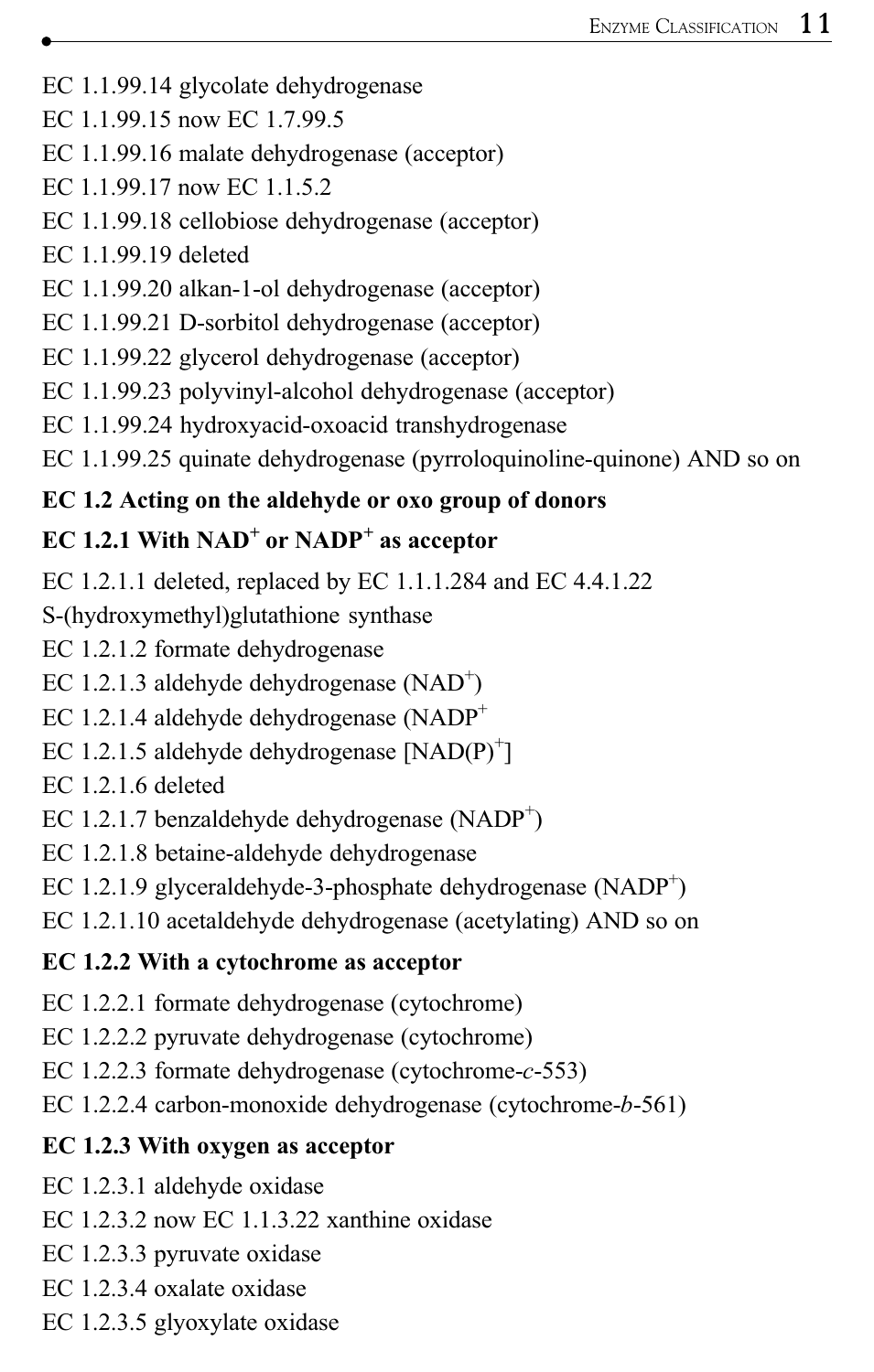### EC 1.3.3 With oxygen as acceptor

EC 1.3.3.1 dihydroorotate oxidase

### EC 1.3.5 With a quinone or related compound as acceptor

EC 1.3.5.1 succinate dehydrogenase (ubiquinone)

### EC 1.3.7 With an iron-sulfur protein as acceptor

EC 1.3.7.1 6-hydroxynicotinate reductase

EC 1.3.7.2 15,16-dihydrobiliverdin:ferredoxin oxidoreductase

### EC 1.3.99 With other acceptors

EC 1.3.99.1 succinate dehydrogenase

EC 1.3.99.2 butyryl-CoA dehydrogenase

EC 1.3.99.3 acyl-CoA dehydrogenase

EC 1.3.99.4 3-oxosteroid 1-dehydrogenase

EC 1.3.99.5 3-oxo-5 $\alpha$ -steroid 4-dehydrogenase

#### $2.3$ **TRANSFERASES**

Transferases are enzymes transferring a group, e.g., a methyl group, a sulphate group, a phosphate group or a glycosyl group, from one compound (generally considered as donor) to another compound (generally considered as acceptor). The systematic names are formed according to the scheme *donor: acceptor group* transferase. The common names are normally formed according to acceptor group transferase or donor group transferase. In many cases, the donor may be a cofactor or coenzyme, charged with the group to be transferred. A special case is that of the transaminases or amino transferases.

Some transferase reactions can be viewed in different ways. For example, the enzyme-catalyzed reaction

$$
A-X + C \leftrightarrow A + C-X
$$

may be regarded either as a transfer of the group X from A to C, or as a breaking of the A-X bond by the introduction of C. Where C represents phosphate, sulphate or arsenate, the process is often referred as 'phosphorolysis', sulphatolysis or 'arsenolysis', respectively, and a number of enzyme names based on the pattern of phosphorylase have come into use. These names are not suitable for a systematic nomenclature, because there is no reason to single out these particular enzymes from the other transferases, and it is better to regard them simply as  $X$ transferases.

In the above reaction, the group transferred is usually exchanged, at least formally, for hydrogen, so that the equation could more strictly be written as:

 $A-X+C-H \leftrightarrow A-H+C-X$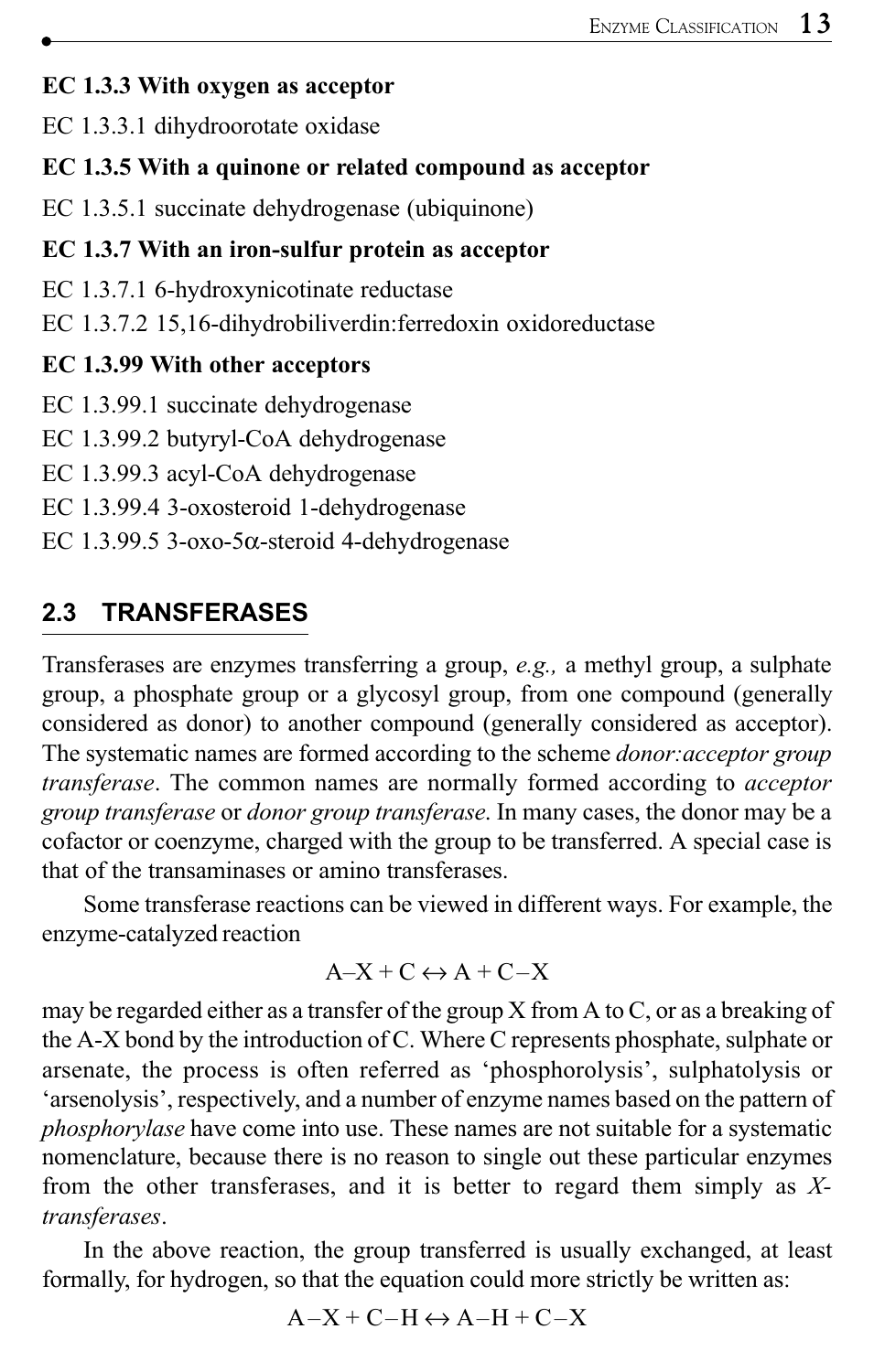hydrolase, the common name is, in many cases, formed by the name of the substrate with the suffix -ase. It is understood that the name of the substrate with this suffix means a hydrolytic enzyme.

A number of hydrolases acting on esters of thiol and carboxyl, glycosyl, peptide, amide, fatty acid esters or phosphodiester bonds are known to catalyze not only hydrolytic removal of a particular group from their substrates, but likewise the transfer of this group to suitable acceptor molecules. In principle, all hydrolytic enzymes might be classified as transferases, since hydrolysis itself can be regarded as transfer of a specific group to water acting as an acceptor. So far, in most cases, the reaction with water as the acceptor was discovered earlier and is considered the main physiological function of the enzyme. That is why such enzymes are classified as hydrolases rather than as transferases.

Some hydrolases (especially the esterases and glycosidases) pose problems because they have a very wide variety of specificity towards the substrate molecules. An example is *vitamin A esterase* (formerly EC 3.1.1.12, now believed to be identical with EC 3.1.1.1). To some extent the choice must be random and however, separate entries should be given only when the specificities are sufficiently different.

Another problem is that proteinases have 'esterolytic' action; they usually hydrolyze ester bonds in appropriate substrates even more rapidly than natural peptide bonds. In this case, classification among the peptide hydrolases is based on historical priority and presumed physiological function.

The second figure in the code number of the hydrolases indicates the nature of the bond hydrolyzed; EC 3.1 are the esterases; EC 3.2 the glycosylases, and so on.

The third figure normally specifies the nature of the substrate, e.g. in the esterases the *carboxylic ester hydrolases* (EC 3.1.1), *thiolester hydrolases* (EC 3.1.2), phosphoric monoester hydrolases (EC 3.1.3); in the glycosylases the  $O$ glycosidases (EC 3.2.1), N-glycosylases (EC 3.2.2), etc. Exceptionally, in the case of the peptidyl-peptide hydrolases the third figure is based on the catalytic mechanism as shown by active centre studies or the effect of pH.

### **EC 3.1 Acting on Ester Bonds**

### **EC 3.1.1 Carboxylic Ester Hydrolases**

EC 3.1.1.1 carboxylesterase

EC 3.1.1.2 arylesterase

EC 3.1.1.3 triacylglycerol

### **EC 3.2 Glycosylases**

### EC 3.2.1 Glycosidases, i.e. enzymes hydrolysing  $O$ - and S-glycosyl compounds

EC 3.2.1.1  $\alpha$ -amylase EC 3.2.1.2  $\beta$ -amylase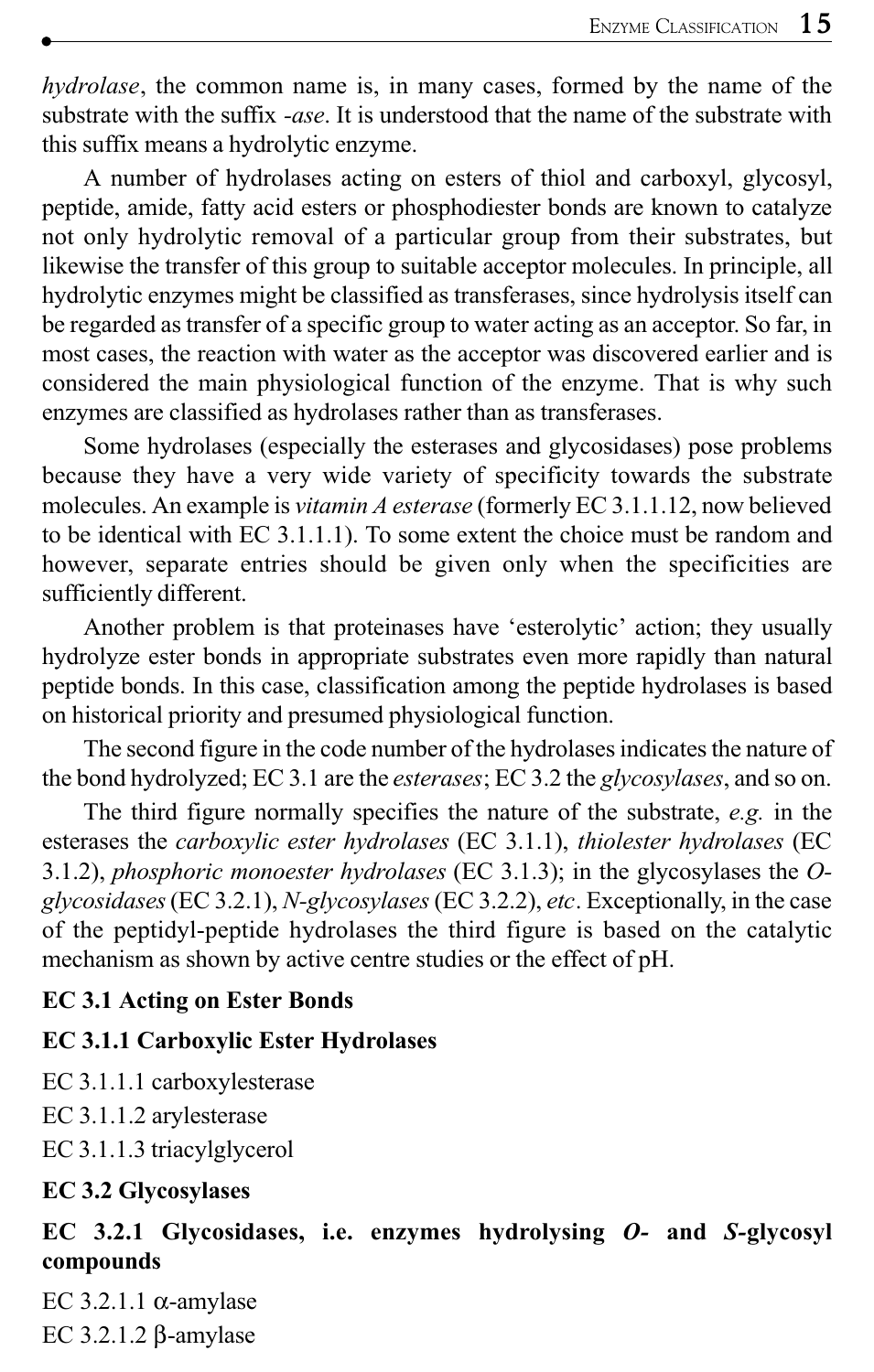### **EC 4.2 Carbon-Oxygen Lyases**

### EC 4.2.1 Hydro-Lyases

- EC 4.2.1.1 carbonate dehydratase
- EC 4.2.1.2 fumarate hydratase
- EC 4.2.1.3 aconitate hydratase
- EC 4.2.1.4 citrate dehydratase

# **EC 4.3 Carbon-Nitrogen Lyases**

# **EC 4.3.1 Ammonia-Lyases**

- EC 4.3.1.1 aspartate ammonia-lyase
- EC 4.3.1.2 methylaspartate ammonia-lyase
- EC 4.3.1.3 histidine ammonia-lyase
- EC 4.3.1.4 formiminotetrahydrofolate cyclodeaminase
- EC 4.3.1.5 phenylalanine ammonia-lyase

# **EC 4.4 Carbon-Sulfur Lyases**

- EC 4.4.1.1 cystathionine  $\gamma$ -lyase
- EC 4.4.1.2 homocysteine desulfhydrase
- EC 4.4.1.3 dimethylpropiothetin dethiomethylase
- $EC$  4.4.1.4 alliin lyase

# **EC 4.5 Carbon-Halide Lyases**

- EC 4.5.1.1 DDT-dehydrochlorinase
- EC 4.5.1.2 3-chloro-D-alanine dehydrochlorinase

# **EC 4.6 Phosphorus-Oxygen Lyases**

- EC 4.6.1.1 adenylate cyclase
- EC 4.6.1.2 guanylate cyclase

#### $2.6$ **ISOMERASES**

The enzymes that catalyze the geometric or structural changes within one molecule are termed as isomerases. According to the type of isomerism, they may be entitled as racemases, epimerases, cis-trans-isomerases, isomerases, tautomerases, mutases, cycloisomerases, etc.,

In some cases, the interconversion in the substrate is brought about by an intramolecular oxidoreduction (EC 5.3), i.e. the hydrogen donor and acceptor are the same molecule and no oxidized product appears, they are not classified as oxidoreductases, even though they may contain firmly bound  $NAD(P)^+$ .

The subclasses are formed according to the type of isomerism, the subsubclasses to the type of substrates.